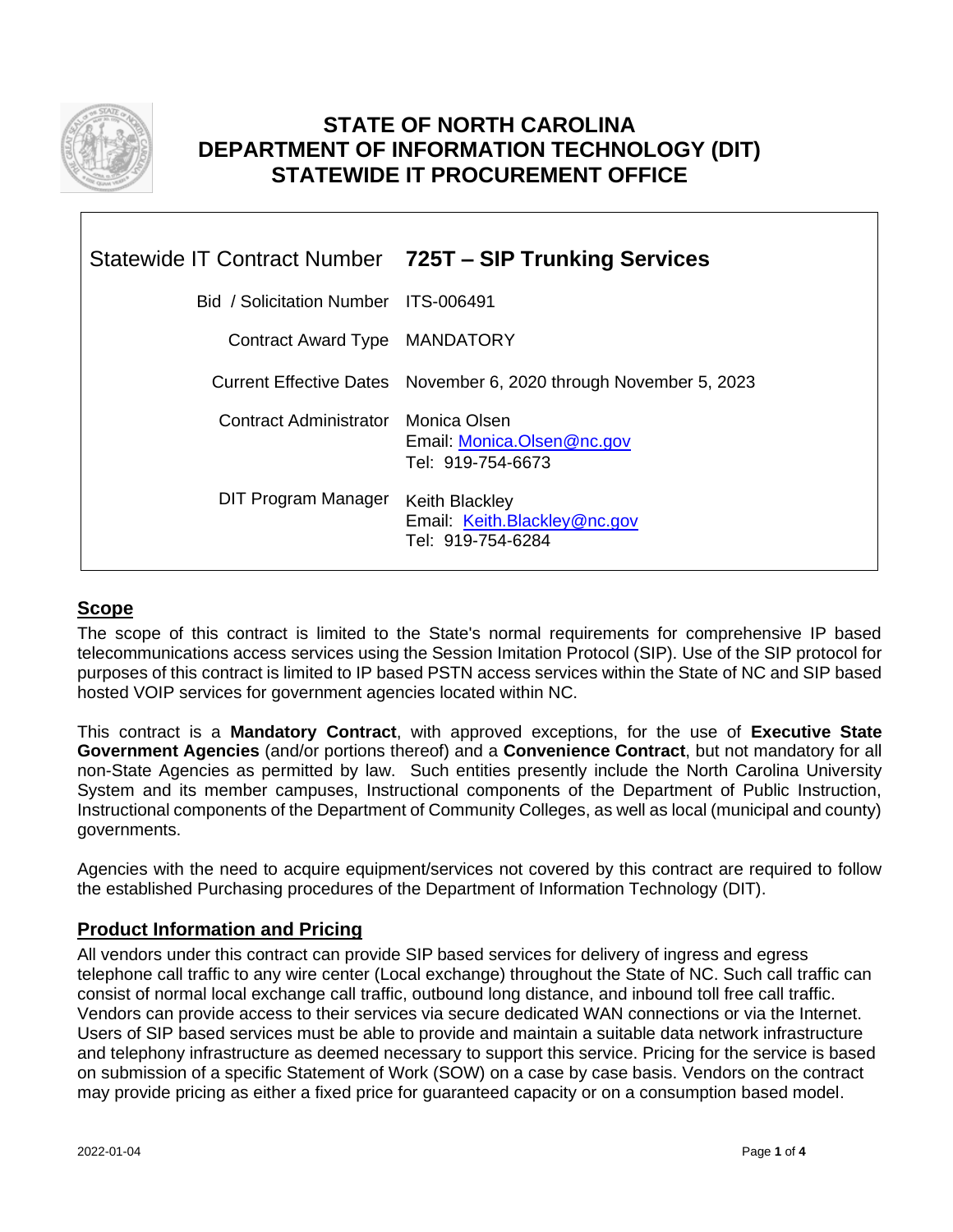In addition, amendments to the contract also allow agencies to solicit the provision of vendor network Hosted VOIP services. Such services may vary in scope based on the requestor's individual requirements, network, and location. Solicitation of such services also requires submission of a requestor specific SOW to the competing vendors. The SOW must provide specific details of the requestor's service requirements. Requests for SIP access and Hosted VOIP services can be accommodated in a single SOW. Prices for Hosted VOIP services vary based on features offered and/or number of subscribers. All billing for Hosted VOIP services are on a per seat subscription basis.

For additional information about the contract and service ordering, please go to www.siptrunking.nc.go <http://www.siptrunking.nc.gov/>

## **Vendor Contact Information**

| <b>Manufacturer Brand</b>                                                        | <b>Vendor Contact Information</b>                                                                                                    |
|----------------------------------------------------------------------------------|--------------------------------------------------------------------------------------------------------------------------------------|
| AT&T                                                                             | <u>АТ&amp;Т</u><br><b>Brian Smith</b><br>919-788-2404<br>CS8342@att.com                                                              |
| CenturyLink                                                                      | <b>CenturyLink</b><br>Wanda Straub<br>Senior Account Manager<br>Office: 910-459-4504<br>Cell: 910-381-0800<br>wanda.tingen@lumen.com |
| <b>SEGRA</b><br>South Carolina<br>Telecommunications<br>Group Holdings dba Segra | <b>SEGRA</b><br>Lynn Fralick<br>Senior Director, Southeastern Government<br>Office: 803-726-4028<br>Lynn.fralick@segra.com           |

#### **Minimum Orders**

There are no minimum order requirements on this contract.

#### **Abnormal Quantity**

There is no abnormal quantity amount on this contract. The State reserves the right; however, to negotiate lower than contract pricing on items purchased from this contract.

#### **Transportation Charges**

Goods (e.g. desk phones, gateways, etc.) shall be delivered to agency locations within the State of North Carolina **F.O.B. Destination**. Freight, handling, charges for pallets, charges for special shipping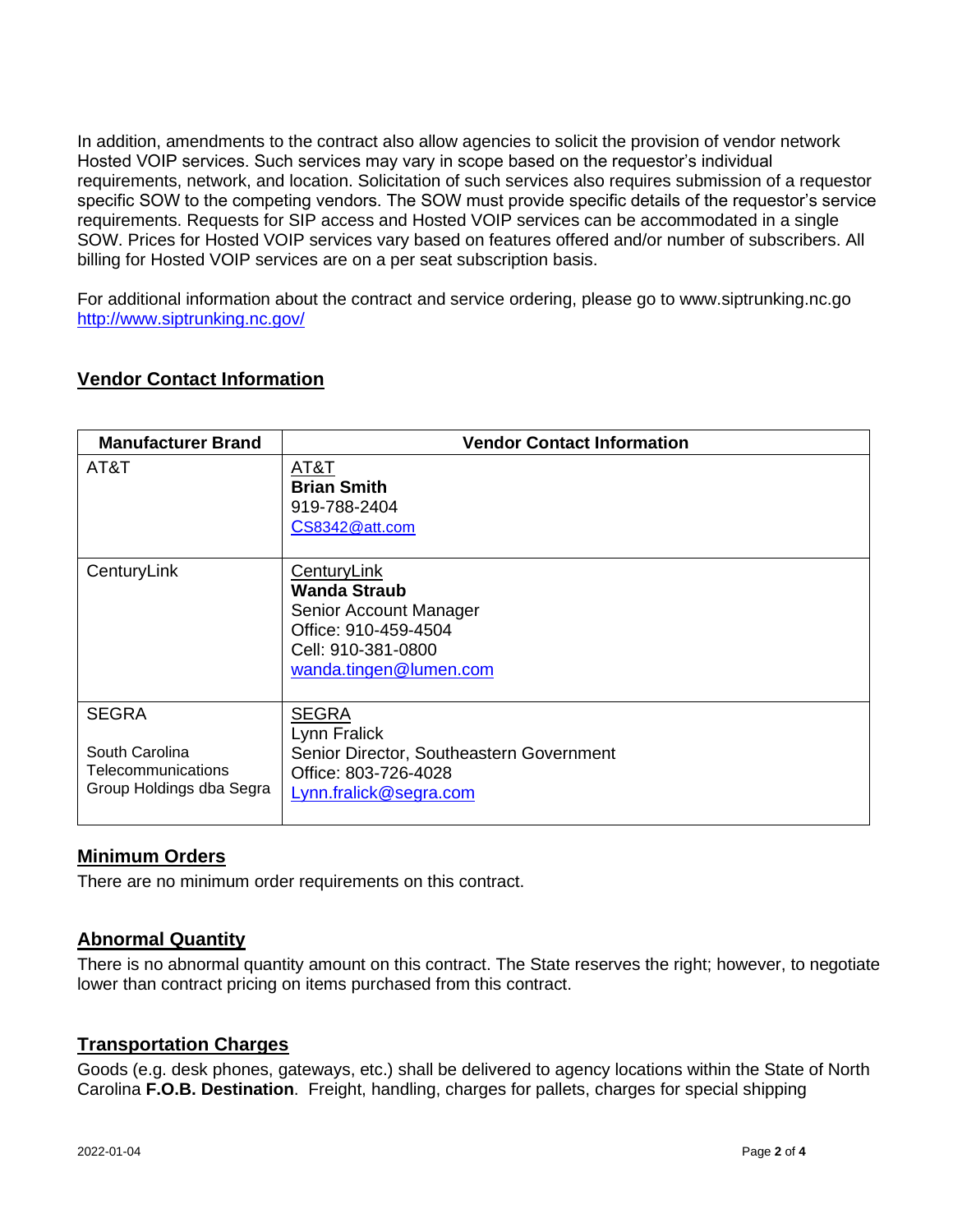requirements, and distribution charges shall be included in the total price of each item.

### **Delivery**

The delivery of services ordered must be delivered and installed if applicable within 90 days after receipt of purchase order.

## **Taxes**

Prices shown do not include North Carolina sales or use taxes.

## **Service**

Vendor should utilize best efforts to resolve service problems in a timely fashion through the use of acceptable servicing methods; to include but not be limited, to verbal problem analysis and remote diagnostics. This service/warranty requirement does not impose any additional duty on the State to make other than normal and good faith problem resolution efforts or expenditures of time.

In the event that a product needs to be shipped out for repair or replacement, the contract will provide shipping container (if required) and shipping instructions.

## **Warranty**

Vendors warrant that the products furnished under this contract to fulfill Hosted VOIP service requirements shall be newly manufactured of good material and workmanship, free of defects, and covered by a manufacturer's warranty of no less than 90 days. Warranty shall include the replacement of defective products during the warranty period at no additional charge to the State.

Vendors warrant that SIP services provided under the contract meet contract terms for Service Level Availability and voice quality. Vendors also warrant the SIP services provided under this contract also meet State of NC data security standards as applicable.

## **Ordering**

Orders will be placed throughout the contract period on an as-needed basis for the quantity required at the time, and will be issued directly to the respective Vendor or their designated suppliers/authorized dealers.

Vendors are required, upon request, to provide the user with catalogs, descriptive literature and/or web sites, and current net prices. This information is to be provided to the ordering agency within the time stipulated in the requestor SOW. Such information shall be provided at no charge.

#### **History**

| 2022-01-04         | AT&T contact information update.               |
|--------------------|------------------------------------------------|
| $2021 - 12 - 16$   | SEGRA contact information added.               |
| $2021 - 08 - 23$ : | Revised to update CenturyLink information.     |
| $2020 - 11 - 05$ : | Revised to extend contract.                    |
| $2019 - 11 - 04$ : | Revised to extend contract.                    |
| $2018 - 05 - 07$ : | Revised AT&T contact phone number.             |
| 2019-05-07:        | Revised to add Keith Blackley- Program Manager |